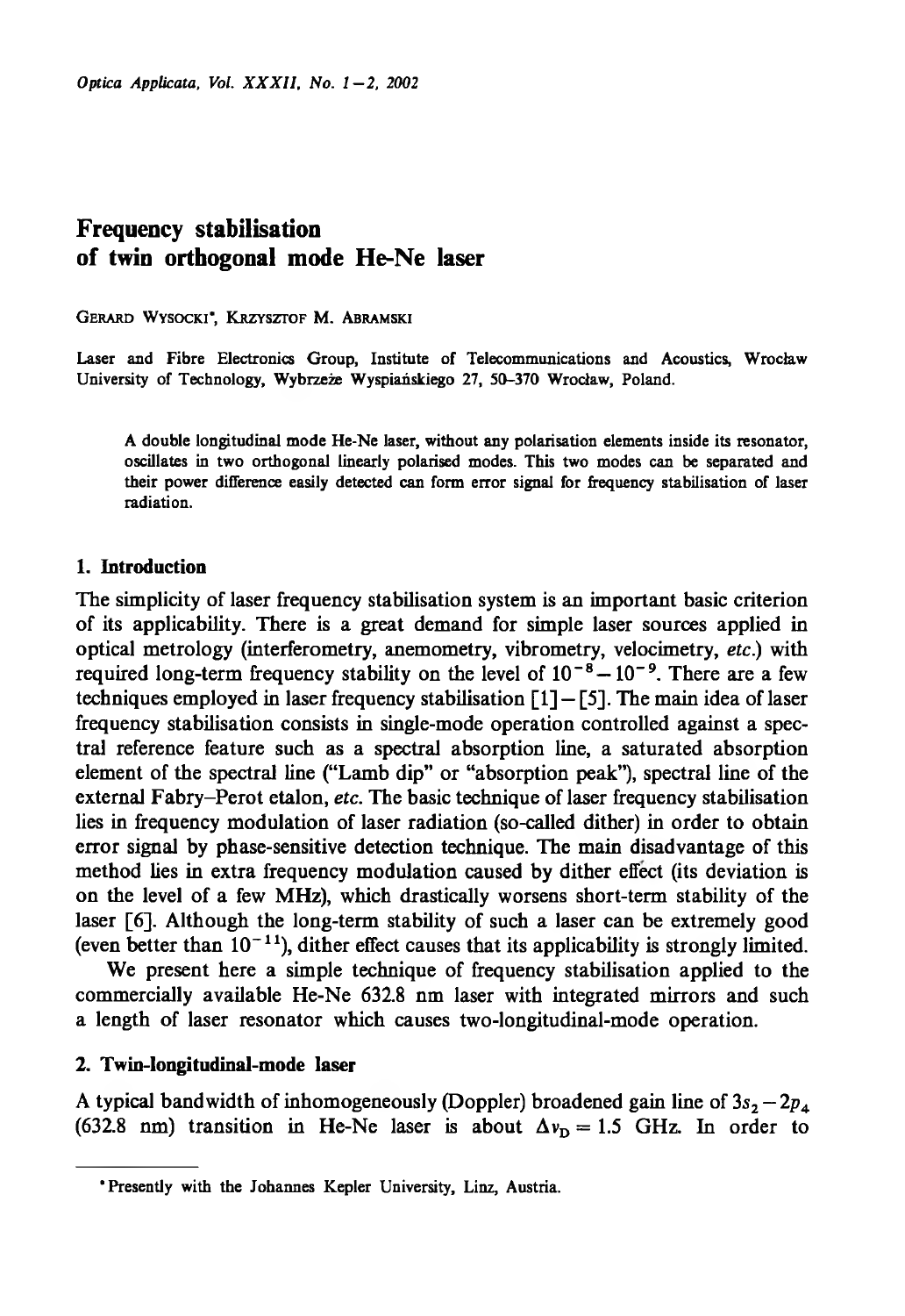obtain a single longitudinal mode operation, the cavity length of  $\leq 0.15$  m should be applied according to the rule that the free spectral range (FSR) of the laser resonator should be larger than gain line bandwidth

$$
\text{FSR} = \frac{c}{2L} \ge \Delta v_{\text{D}} \tag{1}
$$

For longer resonator a He-Ne laser operates in more than one longitudinal mode. There is another interesting feature: namely, when the multimode laser operates without any polarisation selector (like a Brewster window), each mode is linearly polarised but neighbouring modes are polarised orthogonally. Because of the thermal effect, the "comb" of longitudinal modes of laser resonator sweeps in time. Often the additional effect, rotation in time of all linear modes (due to unequal heat distribution), is observed. In that sense the radiation from such a laser is called randomly polarised. However, when the length of the laser tube is thermally stabilised, the state of mode polarisation can be "frozen" and one can obtain a stationary set of orthogonally polarised modes. Particularly useful is the case of the laser with two orthogonal polarised longitudinal modes when such a twin-mode structure is frequency stabilised and the axes of polarisation aré stable in space. It consists of two single-frequency beams  $E_1(v_1,t)$ ,  $E_2(v_2,t)$  separated in frequency with orthogonal mutual polarisation (Fig. 1). They can be written as follows:

$$
\bar{E}_1(v_1, t) = \bar{\tau}_x E_{01} \exp[i2\pi(v_1 t + k_1 z + \varphi_1(t))],
$$
\n(2)

$$
E_2(v_2, t) = \bar{\tau}_y E_{02} \exp[i2\pi(v_2 t + k_2 z + \varphi_2(t))],
$$
\n(3)

with the basic condition FSR separation

$$
\text{FSR} = v_2 - v_1 = \frac{c}{2L} \tag{4}
$$



Fig. 1. Mode structure of twin-mode He-Ne laser.

When both orthogonal modes are set symmetrically to the centre of the Doppler broadened gain curve, both waves have the same power. This case has the following important features:

 $-\epsilon$  keeping both modes symmetrically to the gain centre one can obtain efficient (no dither) frequency stabilisation,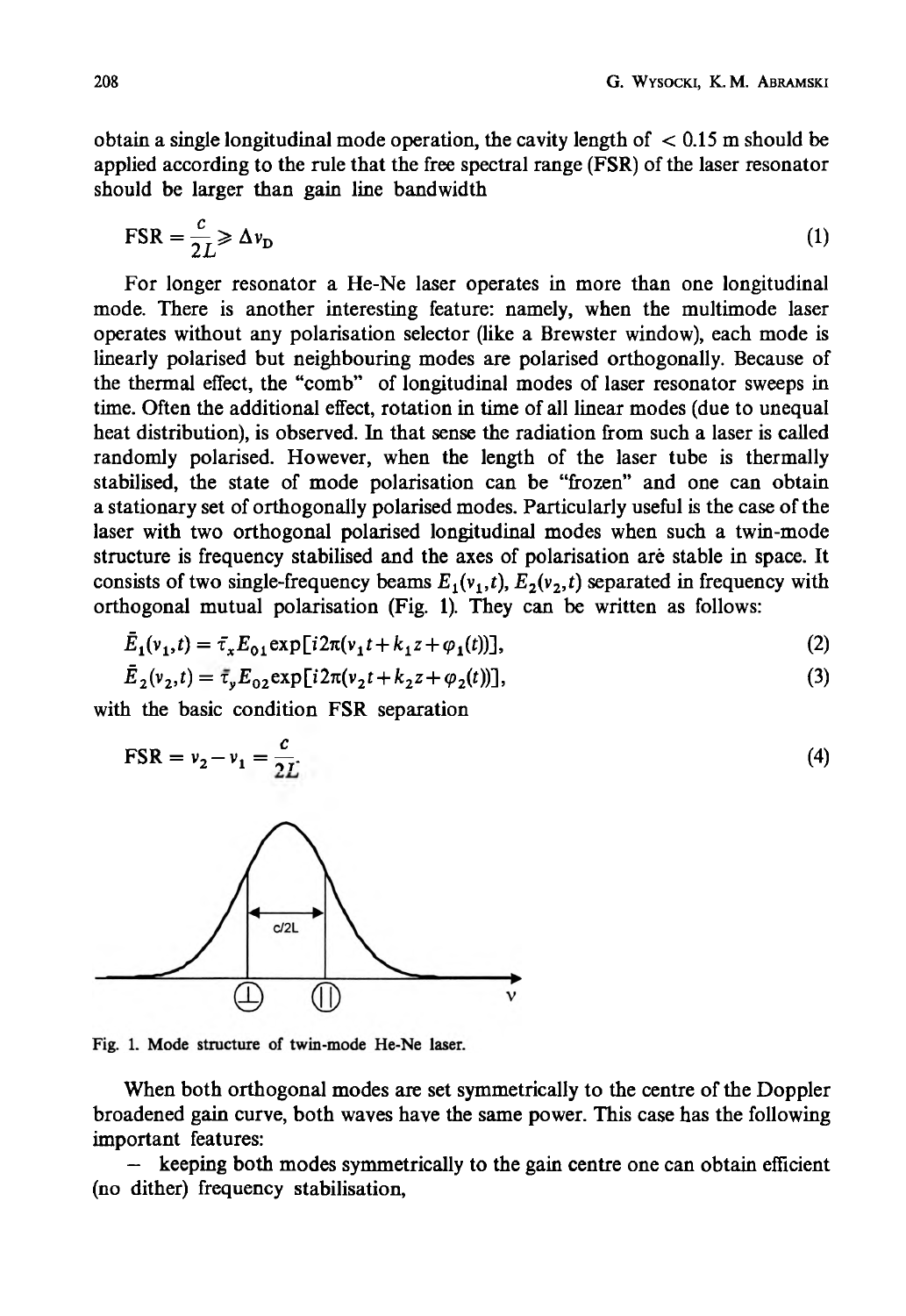— at the same time such a twin-mode laser is a perfect source of two linearly and orthogonally polarised beams.

This second property has a few advantages. A laser with two orthogonal modes naturally matches the axes of birefringent fibers and many other birefringent elements such as phase and amplitude modulators, giving new facilities of heterodyne interferometry [7], [8].

### **3. Experimental**

The set-up of frequency stabilisation presented in this paper is shown in Fig. 2. The two-mode He-Ne 632.8 nm (Melles-Griot) laser with the length of the resonator  $L = 170$  mm, the mode separation  $\Delta v = c/2L = 890$  MHz, and with output power  $P_{\text{out}} \simeq 1 \text{ mW}$  was used as a source. In order to separate the main output beam from the probe beam, the probe beam (about 40  $\mu$ W power) used to frequency stabilisation feedback loop was taken from the rear mirror of the laser, as is shown



Fig. 2. Laser frequency stabilization set-up,  $PD$  — proportional derivative element, PBS — polarisation beam-splitter.

in Fig. 2. The beam from the rear mirror passes 2/4-waveplate in order to match the orthogonal axes of the polarising beam splitter. The orthogonal linear polarisations are spatially split. The error signal was formed in the detection block consisting of two balanced photodiodes measuring the power of each mode and a differential amplifier as a detector of mode power difference. The shape of discrimination characteristic, being the difference of mode powers versus laser frequency tuning, is presented in Fig. 3. The metal case of the laser was clamped into heat sink connected to the Peltier thermocooler (20 W element). Due to large thermal capacity of the laser case, the time characteristic of the system includes time delays. To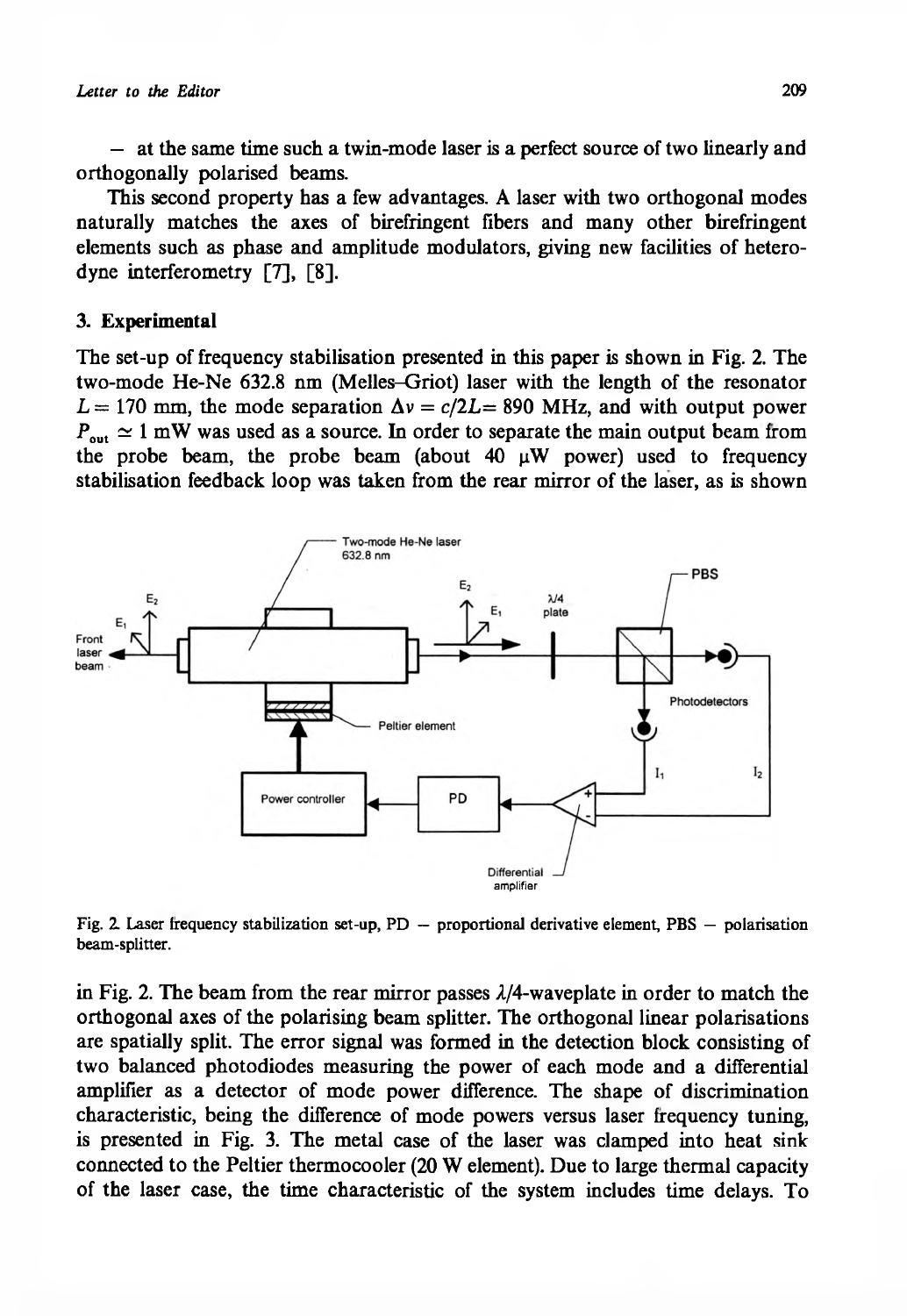

Fig. 3. Error signal formed on the basis of the difference of mode intensities, frequency axis shows position of modes relatively to the gain curve centre **(a)** and its discrimination characteristics being the difference of both mode power (b).

eliminate this effect of thermal inersion, the proportional derivative controller has been applied in the feedback loop. The error signal, correctly formed and amplified, controls the power supplied to the Peltier element, in such a way as to keep both modes of the laser symmetrical with respect to the gain centre. As a result, the effective frequency stabilisation was obtained without any losses of the main laser beam.

# **4. Frequency stability results**

The frequency stability measurements have been performed in the classic heterodyne system (Fig. 4). As a reference source, the He-Ne $/127I_2$  laser (produced by Polish company LASERTEX) was used. The highly stabilised He-Ne laser with iodine cell, operating at frequency corresponding to the "/" saturation absorption peak of iodine  $(f = 473612236,270$  MHz) has been applied [9]. The results of the heterodyne frequency measurements (Allan Variance) have been registered by specially constructed Allan Variance counter [8], for two averaging times  $\tau_1 = 1$  s and  $\tau_2 = 10$  s (Fig. 5). The short term stability measurements have not been performed, because of the specific stabilisation method of the standard laser using frequency dither  $f = 1.6$  kHz with a few MHz deviation. It is the "dither modulation" that worsens substantially the short term stability measurements. Two diagrams pres-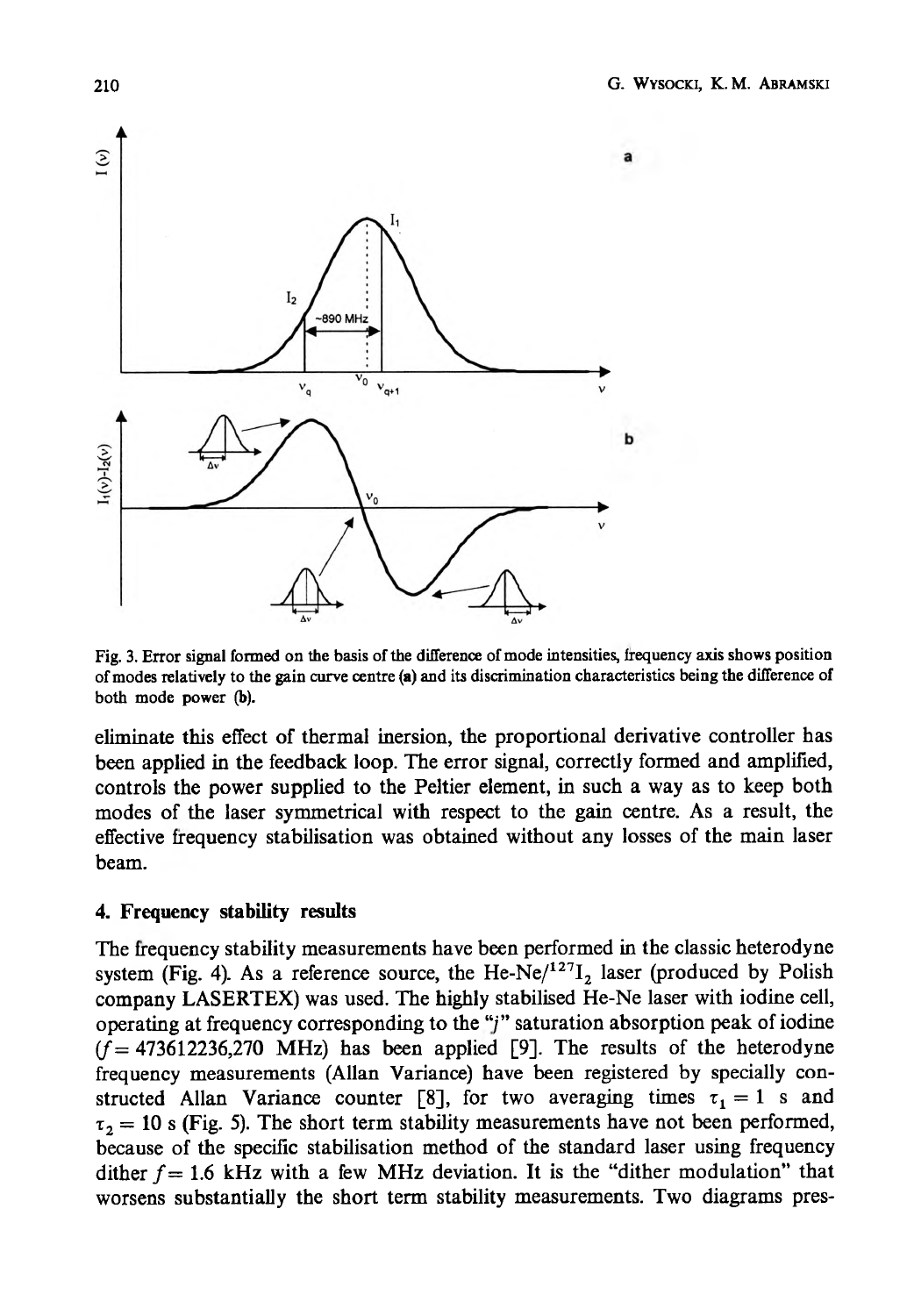

Fig. 4. Heterodyne system used for frequency stability measurements.







Fig. 6. Typical heterodyne frequency registered during stabilisation and after feedback OFF.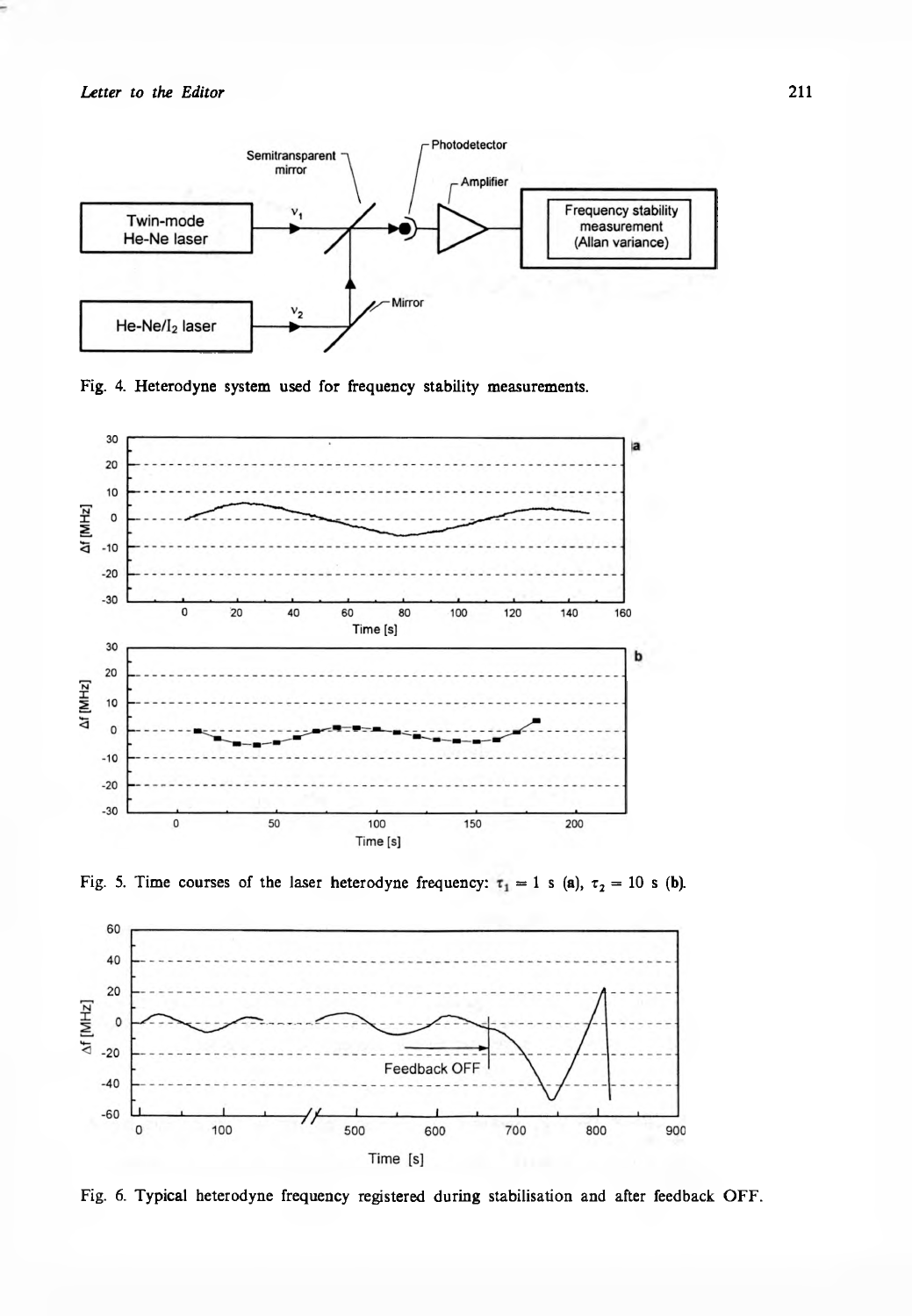

Fig. 7. Error signal registered during stabilisation and after feedback OFF.

enting frequency fluctuation and error signal behaviour for the conditions with stabilisation and without stabilisation are shown in Fig. 6 and Fig. 7, respectively. The frequency stability calculated on the basis of the Allan variance was  $S(\tau_1)$ = 3.7·10<sup>-10</sup> and  $S(\tau_2)$  = 3.1·10<sup>-9</sup>, respectively, for two averaging times  $\tau_1 = 1$  s and  $\tau_2 = 10$  s.

### **5. Conclusions**

The laser presented is a particularly useful source of two waves with two linear mutually orthogonal polarisations shifted in frequency on the level of several hundreds MHz (in our case it was 890 MHz). This source can be used in sophisticated experiments with heterodyne sensometry (fiber interferometry, vibrometry, anemometry, velocimetry, *etc.*), where one beam at frequency  $v_1$  operates as a stable reference beam and the second one operating at frequency  $v_2$  can be a measurement beam. Obtained results of the stability on the level  $10^{-8}$  and better are good. It is enough for many experiments, where a few MHz low varying fluctuations of the laser are acceptable. The main advantage of this construction is its simplicity.

*Acknowledgments* — This work was partly performed within the Polish-Austrian Joint Research Collaboration Programme No. 06/2000 and in part was supported by the Foundation for Polish Science (subsidy No. 1/2001). The authors are grateful to both institutions for their support.

#### References

- [1] Letokhov V. S., Chebotayev V. P., *Nonlinear Laser Spectroscopy,* Springer-Verlag Berlin, Heidelberg New York 1977
- [2] DREVER R.W.P., HALL J.L., KOWALSKI F.V., HOUGH J., FORD G.M., MUNLEY A.J., WARD H., Appl. Phys. B 31 (1983). 97.